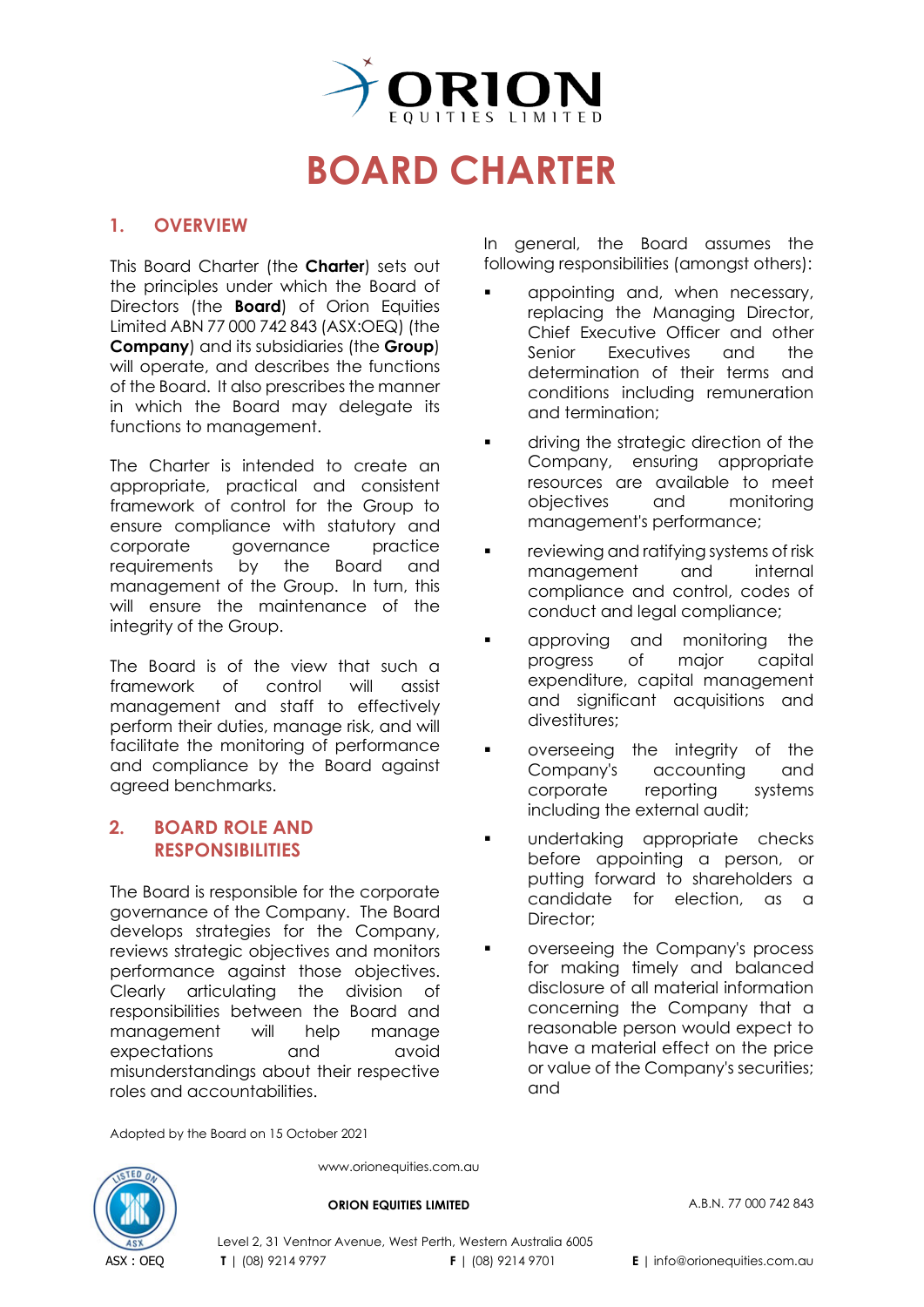monitoring the effectiveness of the Company's governance practices.

The Company is committed to ensuring that appropriate checks are undertaken before the appointment of a Director.

The Board has delegated to the Executive Chairman, and through the Executive Chairman to other Senior Executives, responsibility for the day-to-day management of the Group, which includes:

- **Fall endom** responsibility for the achievement of corporate goals and objectives;
- development of short, medium and long term corporate strategies and planning to achieve the Company's<br>vision and overall business business objectives;
- **Inducer implementing** and monitoring strategy and reporting/presenting to the Board on current and future initiatives:
- **a** assessment of business opportunities<br>of potential benefit to the of potential Company;
- **EXECTE:** establish and maintain effective and positive relationships with Board members, Shareholders, the investment community and other government and business liaisons;
- **undertake the role of key company** spokesperson;
- ensure statutory, legal and regulatory compliance and comply<br>with corporate policies and corporate policies and standards;
- ensure appropriate risk management practices and policies are in place; and
- select and appoint staff.

The Executive Chairman will provide the CEO-equivalent assurances and declarations to the Board, as required under [section 295A](http://www.austlii.edu.au/au/legis/cth/consol_act/ca2001172/s295a.html) of the Corporations Act and as per the 4<sup>th</sup> [Edition](https://www.asx.com.au/documents/regulation/cgc-principles-and-recommendations-fourth-edn.pdf) (released on 27 February 2019) of the [ASX Corporate](https://www2.asx.com.au/about/regulation/asx-corporate-governance-council)  [Governance Council's](https://www2.asx.com.au/about/regulation/asx-corporate-governance-council) Corporate Governance Principles and Recommendations (**Recommendations**).

# **3. COMPOSITION OF THE BOARD**

Election of Board members is substantially the province of the shareholders in a general meeting.

The Board currently consists of Executive Chairman/, Farooq Khan, Executive Director (also the Company Secretary), Victor Ho and Non-Executive Director, Yaqoob Khan. None of these Directors are considered to be independent Directors.

The Board considers that the Company is not of a size, nor will its affairs be expected to be of such complexity to justify the appointment and further expense of additional (or a majority of) independent Non-Executive Directors. The Board believes that the individuals on the Board can make, and do make, quality and independent judgments in the best interests of the Company on all relevant issues.

The Board regularly reviews the balance of skills currently and as part of succession planning to ensure the appropriate level of skills, knowledge and experience along with diversity and independence are in place to best discharge its responsibilities for the shareholders in the most effective manner.

The Company undertakes checks on any person who is being considered as a Director. These checks may include character, experience, education and financial history and background.

As the Company's activities develop in size, nature and scope, the composition of the Board and the implementation of additional corporate governance policies and structures will be reviewed.

# **4. APPOINTMENT OF DIRECTORS**

## **4.1 Appointment**

Directors are appointed in accordance with the terms of the Company's Constitution.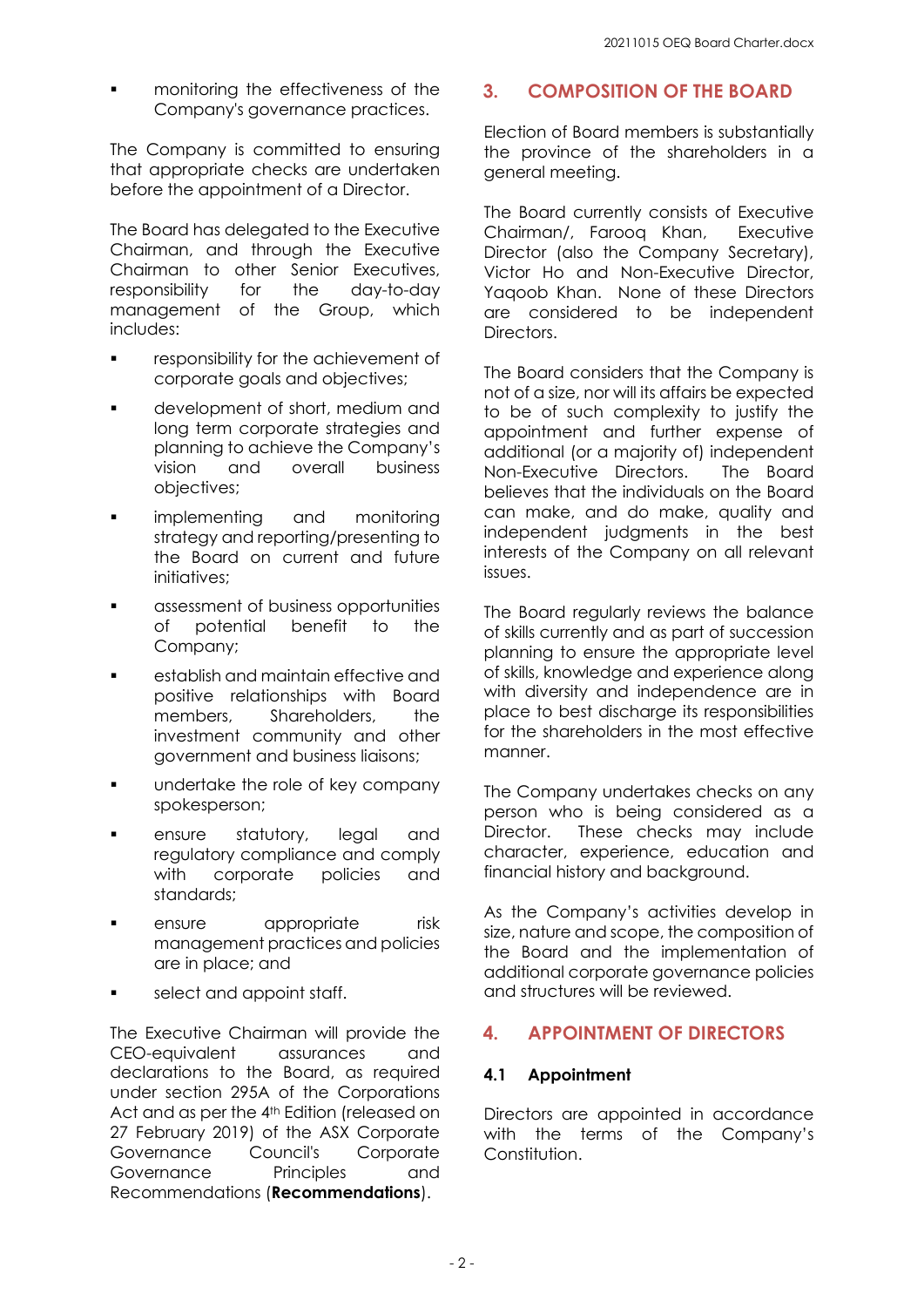Before a Director is appointed, or put forward to shareholders as a candidate for election, the Group will undertake appropriate checks. These checks may include, but are not limited to, checks on<br>a person's character, experience, a person's character, experience, education, criminal record and bankruptcy history.

# **4.2 Agreement**

The terms and conditions of the appointment of Directors is set out in a letter of appointment which covers:

- the terms of appointment;
- **the time commitment envisaged,** including any expectations regarding involvement with committee work and any other special duties attaching to the position;
- remuneration;
- **the requirement to disclose interests** and any matters which may affect independence;
- the requirement to comply with key corporate policies, including the Company's Code of Conduct, Board Charter and Securities Trading Policy;
- **the Group's policy on when** Directors may seek independent professional advice at the expense of the Group;
- the terms of any indemnity and insurance agreements;
- rights of access to corporate information; and
- confidentiality obligations.

## **4.3 Induction and training**

The Company has a programme for inducting new Directors, and provides resources to Directors to help develop and maintain the appropriate skills and knowledge needed to perform their role effectively.

#### **4.4 Vacancy**

When a vacancy exists, for whatever reason, or where it is considered that the Board would benefit from the services of a new Director with particular skills, the Board will select appropriate candidates, with relevant qualifications, skills and experience. External advisers may be used to assist in such a process.

#### **4.5 Retirement and re-election**

The Constitution of the Company requires at least one third of Directors, other than the Managing Director to retire from office at each Annual General Meeting. Directors cannot hold office for a period in excess of three years or later than the third Annual General Meeting following their appointment without submitting themselves for re-election. Retiring directors are eligible for re-election by shareholders.

#### **4.6 Information for shareholders about Directors standing for election or reelection**

The following information will be made available to shareholders about a director standing for election or re-election:

- **biographical details, including** relevant qualifications and experience and the skills they bring to the Board;
- details of any material directorships currently held;
- the term of office currently served by the Director (only if standing for reelection);
- **if the Board considers the Director to** be independent; and
- **a** a statement by the Board as to whether it supports the Director for election or re-election.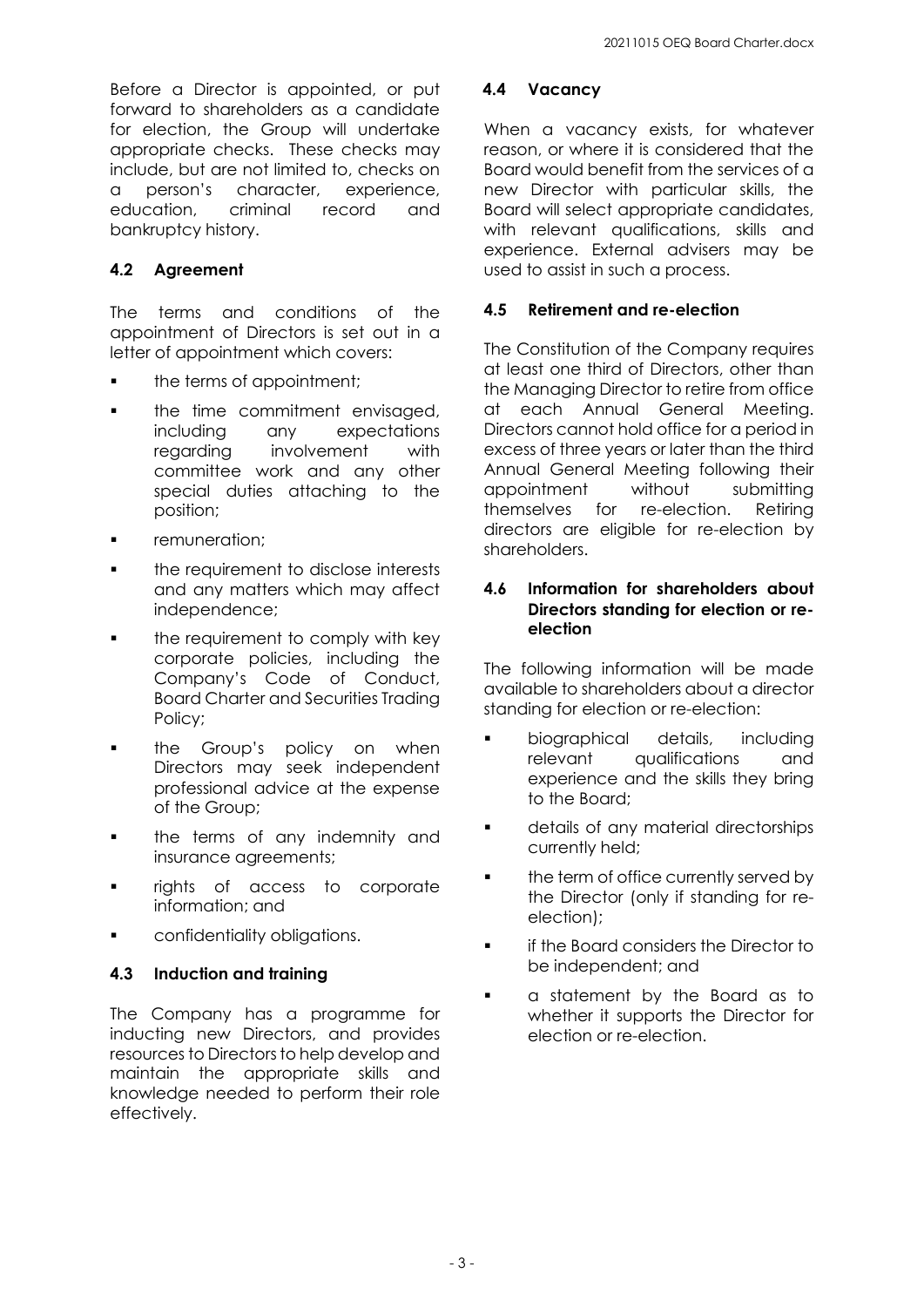# **5. EXPERTISE**

The Board seeks to ensure that its members have an appropriate mix of skills, knowledge and experience to enable it to properly perform its responsibilities and be well equipped to navigate the Company through the many opportunities and challenges it faces.

Directors are appointed based on the specific business, corporate and governance skills and experience required by the Company. The Board recognises the need for Directors to have a relevant blend of skills and personal experience in a range of disciplines required for the proper management and oversight of the Company's operations, having regard to the nature and scale its activities.

Whilst recognising that each Director will not necessarily have experience in each of the following areas, the Board seeks to ensure that its membership includes an appropriate mix of Directors with experience in the resources sector, commercially, internationally, in executive management, accounting, finance and corporate affairs.

## **6. BOARD PERFORMANCE**

The Board will periodically review its performance and composition to ensure that it has the appropriate mix of skills, expertise, experience and diversity, taking into account the size and nature of the Company's activities.

The Chairman is responsible for the:

- evaluation and review of the performance of the Board and its Committees (if any) (other than the Chairman); and
- evaluation and review of the performance of individual Directors (other than the Chairman).

The Board (other than the Chairman) is responsible for the:

- evaluation and review of the performance of the Chairman; and
- review of the effectiveness of the programme of Board meetings.

The process for performance evaluation generally involves an internal review. However, where required, the Board may<br>commission external facilitators to commission external facilitators to conduct performance reviews.

At each reporting period the Group will<br>disclose whether a performance disclose whether a performance evaluation has been undertaken.

## **7. IDENTIFICATION AND MANAGEMENT OF RISK**

The Board's collective experience will assist in the identification of the principal risks that may affect the Company's business. Key operational risks and their management will be recurring items for deliberation at Board meetings.

## **8. ETHICAL STANDARDS**

The Board is committed to the establishment and maintenance of appropriate ethical standards.

# **9. CONFLICTS OF INTEREST**

Each Director has an obligation to reach decisions which they believe to be in the best interests of the Company as a whole, free of any actual or possible conflict of interest.

A Director has an obligation under section 191 of the Corporations Act to give notice of a material personal interest. If the Board determines that a Director might be in a position where there is a reasonable possibility of conflict between his or her personal or business interests, the interest of any associated person, or his or her duties to any other Company, on the one hand, and the interests of the Company or his or her duties to the Company, on the other hand, the Board will require that the Director: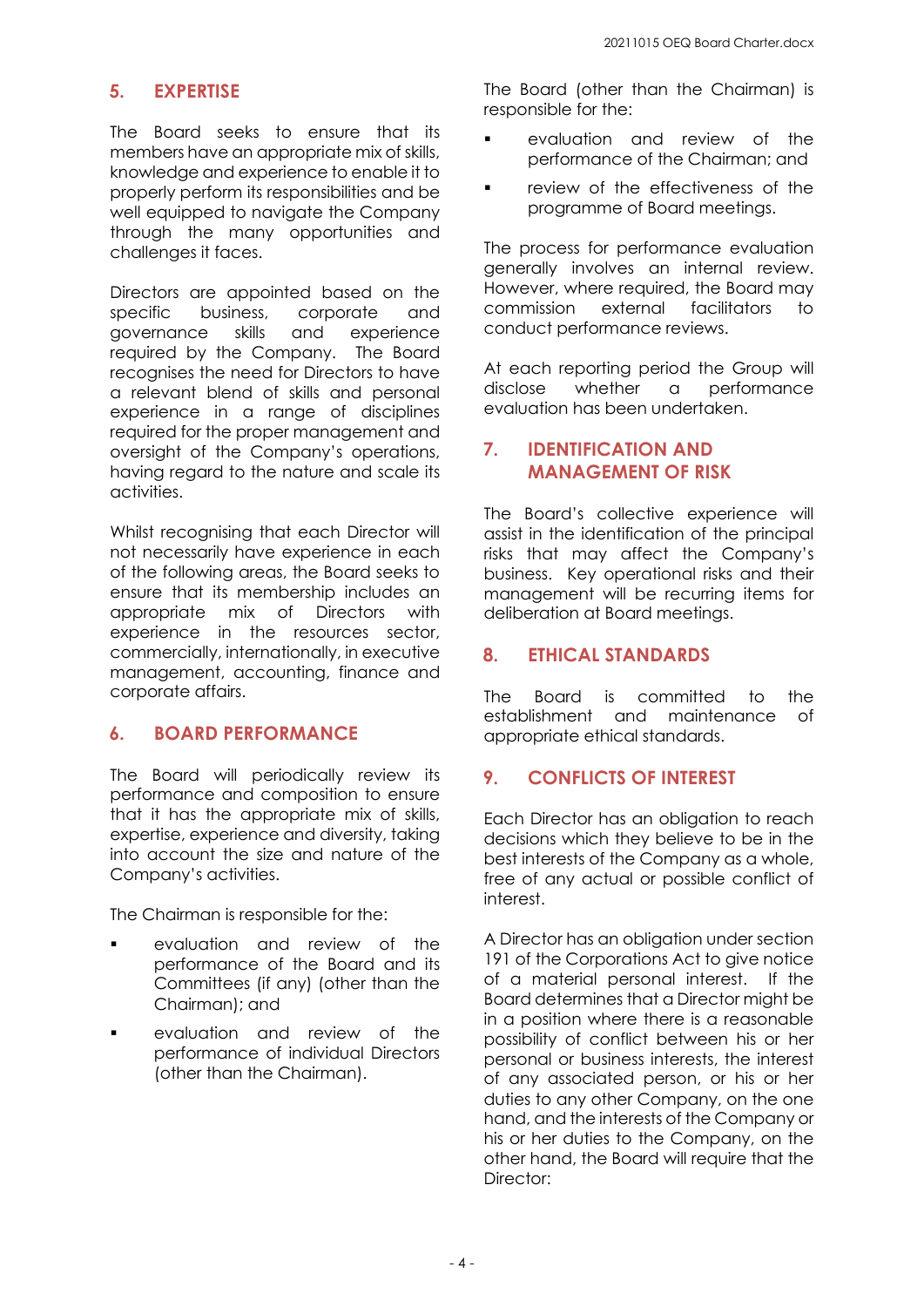- fully and frankly inform the Board about the circumstances giving rise to the conflict; and
- abstain from voting on any motion relating to the matter and absenting him or herself from all Board deliberations relating to the matter, including receipt of Board papers pertaining to the matter.

If the Board resolves to permit a Director to have any involvement in a matter<br>involvina possible circumstances of possible circumstances of conflicting interest, the Board must minute the full details of the basis of the determination and the nature of the conflict, and must formally resolve to permit the relevant Director to participate as set out in section 195 of the Corporations Act.

If a Director believes they have or may have a conflict of interest or duty in relation to a particular matter, the Director should immediately consult with the Chairman of the Company.

## **10. REMUNERATION ARRANGEMENTS**

The Board has determined at this time there is no requirement for a separate<br>nomination and remunerations remunerations committee. The full Board represents the shareholders and is responsible for the nomination and remuneration of Directors and the Company's senior managers.

The remuneration of Non-Executive Directors is different from that of Executive Directors. Executive Directors receive a salary and may receive other benefits. Non-Executive Directors fees are determined within an aggregate Directors fee pool limit, which is periodically recommended for approval by shareholders.

## **11. SECURITIES TRADING POLICY**

The Board has adopted a policy that sets out the guidelines on the sale and purchase of securities in the Company by its Personnel (ie. Directors, officers, key<br>management personnel, employees, management contractors and consultants). The policy generally provides that the written approval of the 'trading officer' (the Company Secretary, Chairman or the Board, as the case may be) must be obtained prior to trading. The Company's Securities Trading Policy is included in the Corporate Governance section of the Company's website.

# **12. DIVERSITY POLICY**

The Company is committed to workplace diversity. The Company recognises the benefits from diversity in the workplace and at the Board level, including access to different perspectives and ideas, benefitting from a wide range of talent. The Company's Diversity Policy is included in the Corporate Governance section of the Company's website.

## **13. AUDIT AND RISK**

The Board is responsible for the identification, monitoring and management of significant business risks and the implementation of appropriate levels of internal control, recognising however that no cost effective internal control system will preclude all errors and irregularities. The Board regularly reviews and monitors areas of significant business risk.